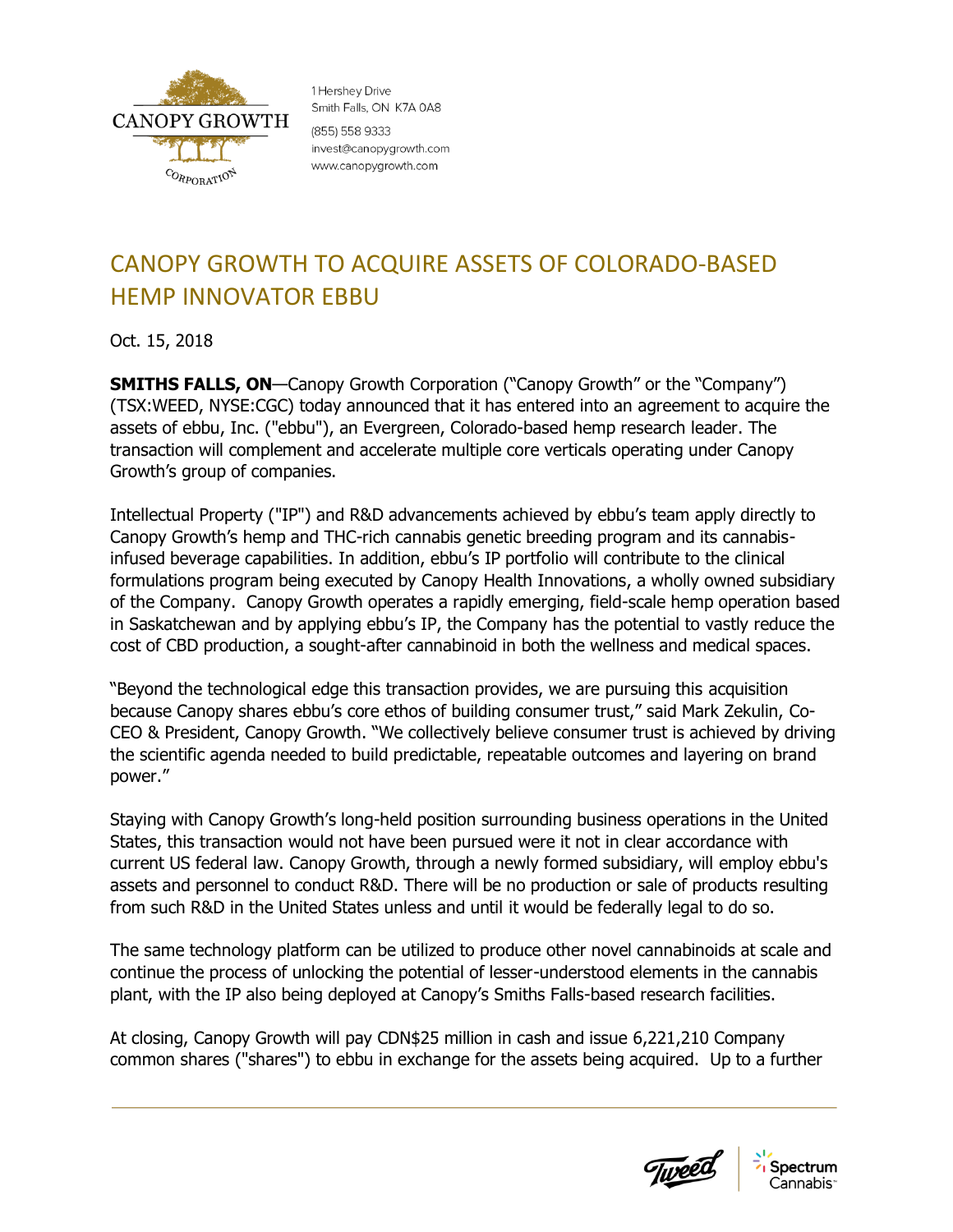CDN\$100 million in purchase price shall be payable if certain scientific related milestones are achieved within two years following closing. Canopy Growth will have the option of satisfying such milestone payments in cash, shares or a combination of cash and shares. If such payments are satisfied in shares, the number of shares shall be calculated based on the volume weighted average price of the shares on the TSX for the 20 trading days immediately prior to the date of achievement of the applicable milestone.

The transaction requires regulatory approval, including approvals by the Toronto Stock Exchange and New York Stock Exchange and will give rise to ongoing disclosures required by CSA Staff Notice NI 51-352 for US transactions. The asset acquisition is anticipated to close in November 2018.

Here's to Future (IP) Growth.